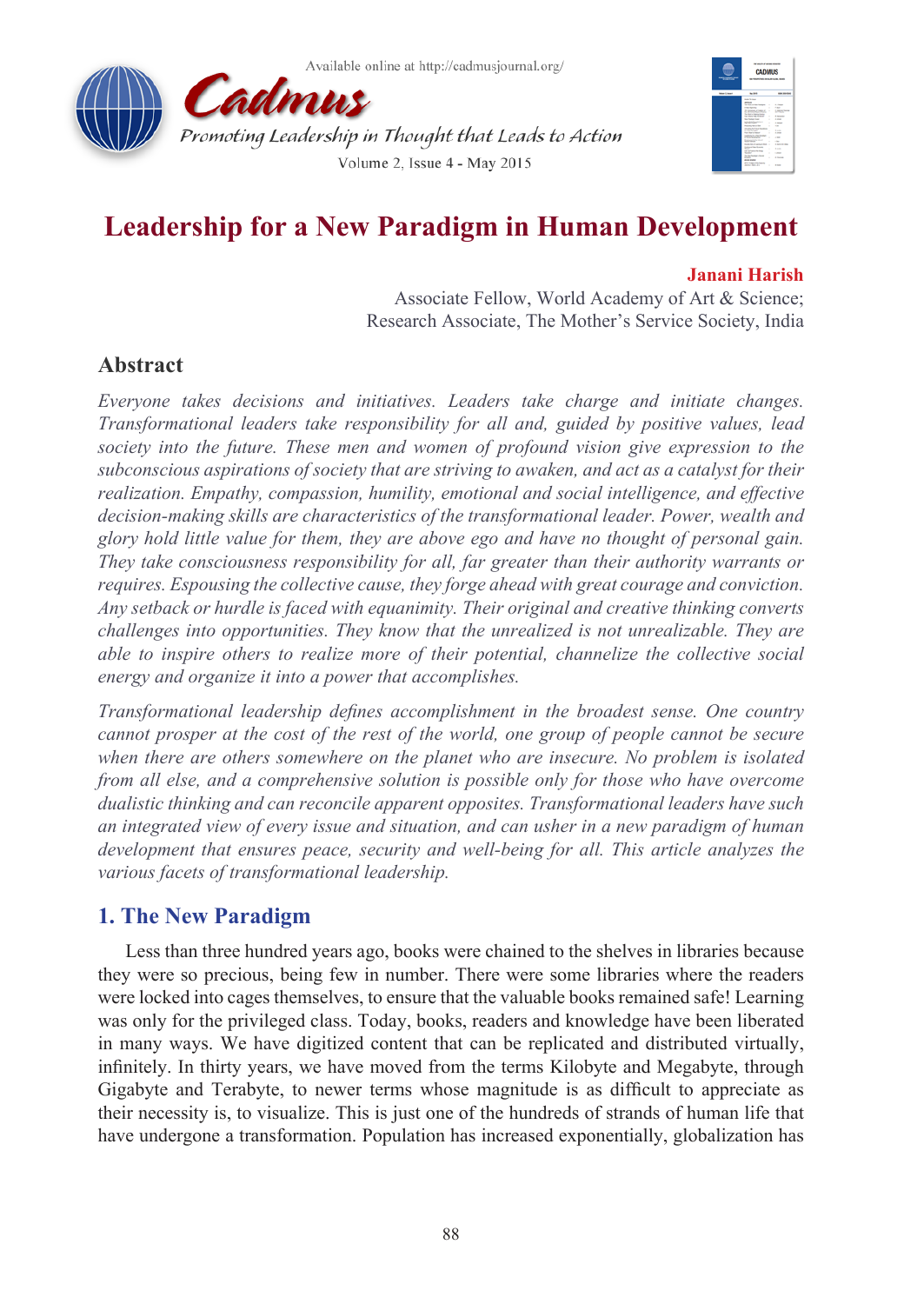rewritten economies, environment has been overrun by humans, religion is getting mixed up with extreme fundamentalism, and technology is shrinking the globe on one hand while social and economic disparity is creating polarities. All of these various strands of human activity entangle and evolve into compound issues. In short, we live in a time of unparalleled complexity.

As the complexity intensifies at an accelerating pace, it gives rise to new and exciting opportunities. However, it also poses multidimensional challenges that necessitate a radical change of course for all. Existing ideas, policies, institutions and systems are inadequate to address the challenges. We need an effective way to deal with them, and to tap the enormous potential we already possess for promoting human security and welfare. A new paradigm in human development is needed.

The World Academy of Art and Science (WAAS) conceived of the idea of formulating a new paradigm to address critical issues facing humanity. The Academy initiated this project in 2012, by asking the question, "Is there any conceivable paradigm that can successfully address all the pressing challenges confronting humanity today in a manner that offers the prospect of achieving peace, security, welfare and well-being for all human beings everywhere?" It has identified several driving forces that have the potential to effect radical social transition of unparalleled magnitude and rapidity.

In order to manage these driving forces and radically transform the way the world is functioning, we require transformational leaders, leaders who can usher in a new paradigm. The challenges we face today are so great, the magnitude of the change needed so enormous that the status quo will not work. Old methods that worked in an earlier period may be ineffective, or worse, calamitous now. Instead of fixing the issue, they may simply cut off an odd head of the hydra. We require new ideas, new values, new systems, new organizations, and to head these organizations, transformational leadership.

Paradigm change is not a new idea. History has seen a great number of these. When the astronomer Nicolaus Copernicus said that the Sun is at the center of the solar system, and not earth as believed in the  $15<sup>th</sup>$  century, it was a paradigm change in thought, science, and its relationship with the Church. The refusal of Rosa Parks, an African American lady, to give up her seat and move to the back of the bus in keeping with the laws of segregation in Alabama, USA, set off in motion the events that culminated in the Civil Rights movement in the country and a change in the status quo of all African Americans. Socio-political movements such as the Renaissance, Reformation and Enlightenment, the end of colonialism and the Cold War, even the personal computer and internet revolutions are paradigm changes. At each of these great junctures in the past, there has been a critical mass of leadership, to effect a radical change of course. These leaders were in tune with the aspirations of those around and equipped with the various skills required to spearhead a mass movement. New paradigms are brought in by nothing short of transformational leadership.

We most certainly need a paradigm change, at all levels – at the global level, and in every nation state, region, organization, group and individual. We need it in thought, values, education, environment, politics, economics, industry, technology, media – in all spheres of life. Before our many challenges grow out of control and overwhelm us all, we need to act.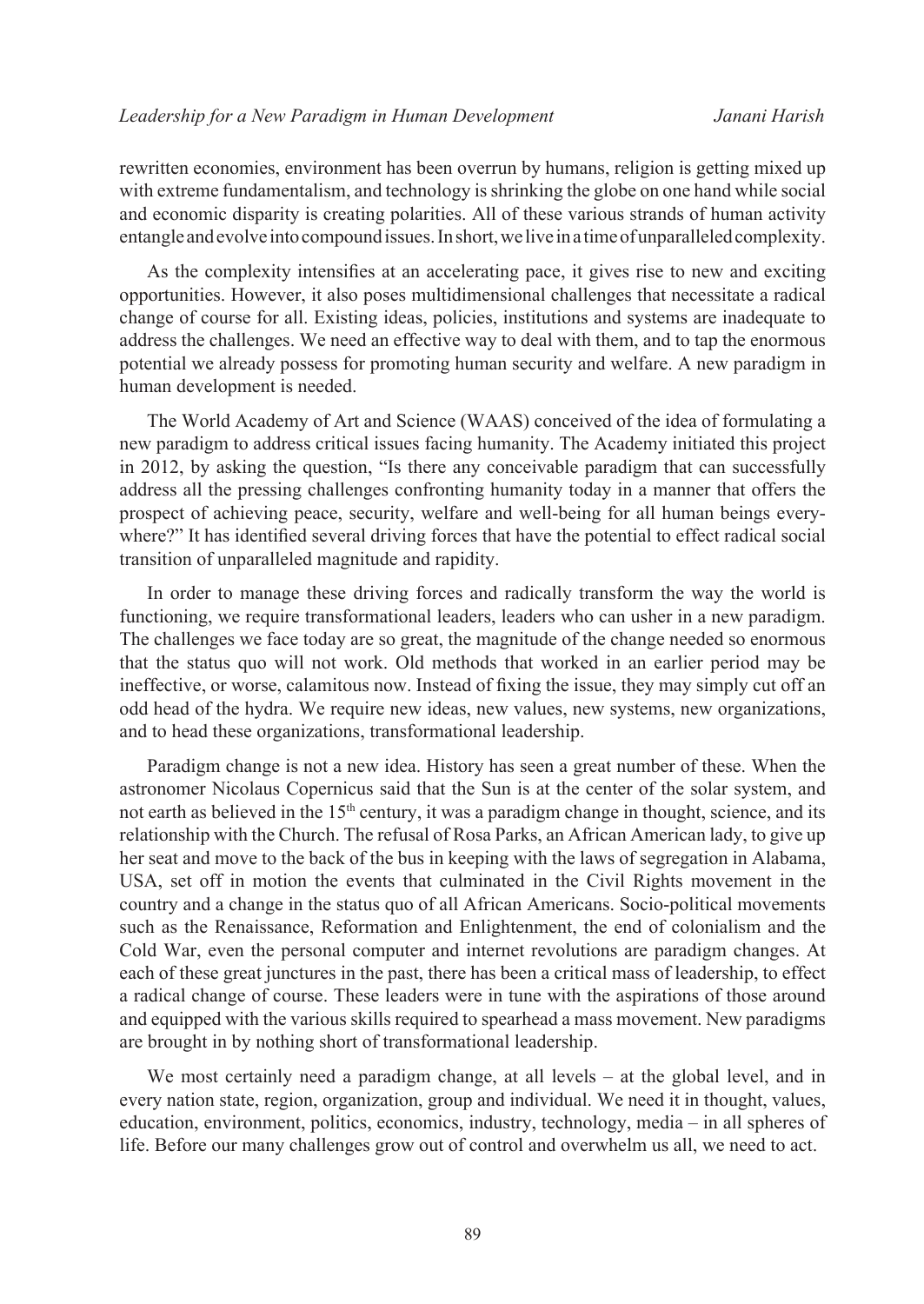Keeping this need in mind, the World Academy of Art and Science, along with the World University Consortium (WUC), The Mother's Service Society (India), Person-Centered Approach Institute (Italy), Dag Hammarskjöld University College of International Relations and Diplomacy (Croatia) and Inter-University Centre (Croatia), offered a post-graduate certificate course on Essence of Effective Leadership\* in April 2015 at Inter-University Centre, Dubrovnik, Croatia. The course faculty consisted of WAAS Fellows, leaders in their own right, from a wide range of fields of expertise. Ivo Šlaus, Honorary President of WAAS and Director of WUC, gave the introductory lecture, noting that leadership is embedded in the motto of WAAS, "Leadership in thought that leads to

*"It was not the steam engine that powered locomotives, it was man's need to move out of his village or town, to newer places that was the source."*

action." The core ideas of the course were the need for transformational leadership and the characteristics of the leader. Transformational leadership is very necessary for the future of the world. People at all levels, in all fields of society, need to exhibit this capacity in order to contribute to the paradigm change.

### **2. The Process of Accomplishment**

In order to accomplish in future, a look back is essential. Human beings have always accomplished. We have accomplished at the level of survival ever since we appeared. By coming together in groups, foraging for food, sheltering from the elements and defending themselves from the wild, early humans did a remarkable job of surviving. As civilizations appeared, society evolved, creating and perfecting organizations for furthering human aspirations. Accomplishment moved from mere survival to growth and development. Trade, commerce, education, arts and science developed. Today we talk about accomplishment at the level of evolution. But regardless of the level, there is a process of social accomplishment that is common at all levels. In order to plan for the future, and prepare leadership that can bring it about, we need to fully understand this process.

The process of accomplishment is the conscious pursuit of objectives by human beings. Its seed is human aspiration. Any act is preceded by one or more persons wanting it. When early humans sought shelter and warmth, dwellings and clothes were fashioned. When they wanted to settle down instead of always moving in search of food, agriculture and animal rearing began. When needs rose in quantity and complexity, markets, trade and transportation developed. Human ingenuity kept pace with human needs. Intellectual, industrial, technological and social revolutions have all been brought about essentially by human aspiration.

Aspiration is the source of great energy. Human energy is the basis of all accomplishment. It was not the steam engine that powered locomotives, it was man's need to move out of his village or town, to newer places that was the source. As power and prestige moved away from owning land to being in trade and industry, the industrial revolution came about,

<sup>\*</sup> See <http://www.worldacademy.org/courses/iuc-april-2015/effective-leadership>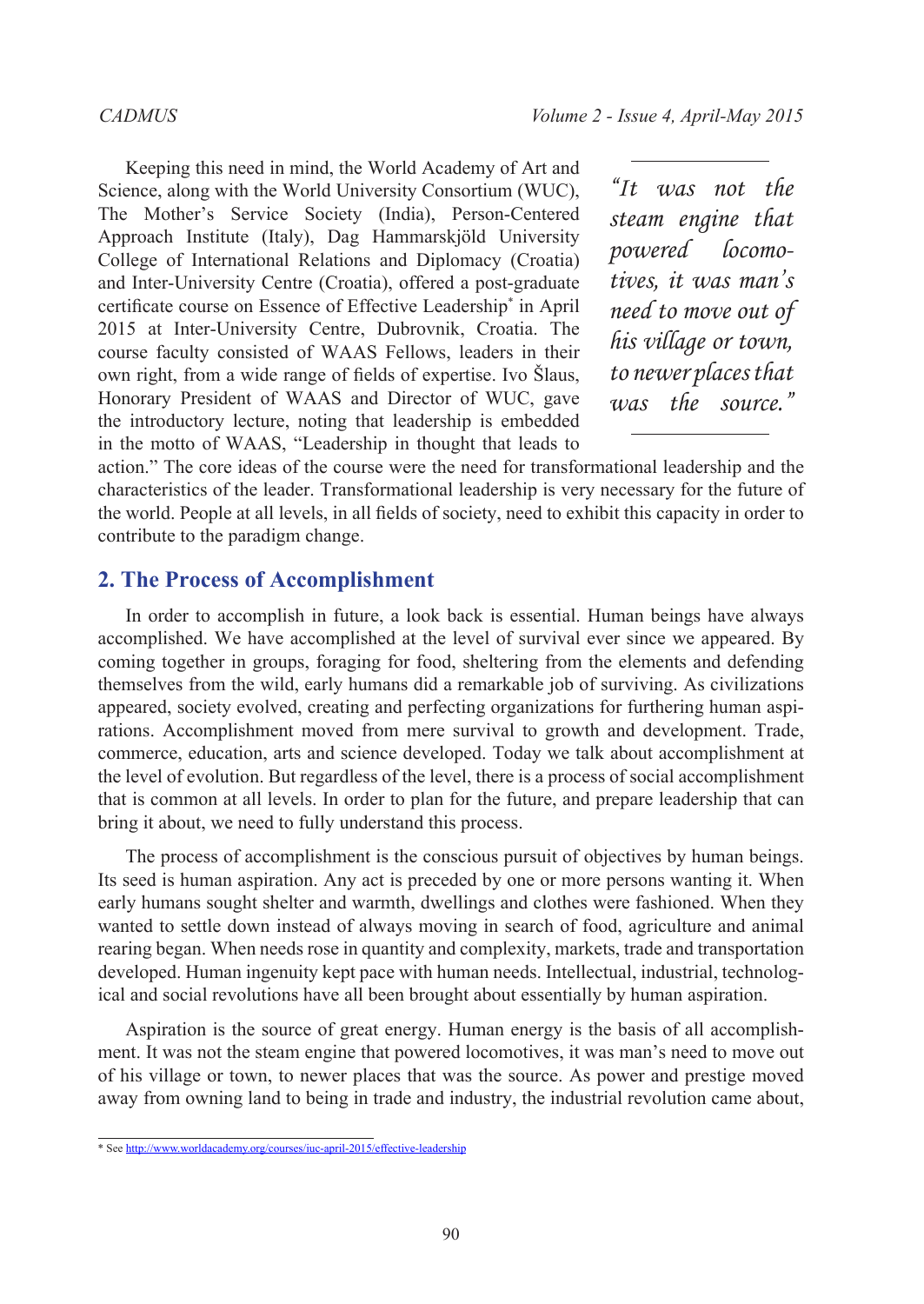the availability of coal, iron and steel was not the basis of the revolution. The shipping industry owed its development to man's ambition and quest for adventure. The advances we see in technology and communication are the result of our need for more efficiency, conveniences and entertainment.

*"The well-developed individual thinks for himself, is not restricted by any of society's norms, and can envision a future that is different from and better than the present."*

Energy by itself does not accomplish. There is great energy in a raging river, but it is only when the water is dammed and channelled through sluice gates that it is turned into a force. Similarly, human aspiration releases energy, but this energy needs a right direction, to become a force. When the flowing water is passed through a turbine, it is converted into hydroelectric power. The force of human energy organized around an activity or pursuit is transformed into an effective power. This power, expressed through skills, results in action and accomplishment. Accomplishment at all levels, from the individual to the global, is defined by this process.

Leadership is a key element in this process, catalyzing and directing the accomplishment at every stage.

### **3. Role of the Leader in the Process**

When Mahatma Gandhi landed in India after spending twenty one years in South Africa, he had a clear vision. He had already taken part in anti-apartheid protests in Africa, and effectively handled the might of the ruling class without violence. He was in tune with the subconscious aspiration of all Indians. He awoke in the collective consciousness of his people the faith that they could become free of their colonial ruler. He generated and released energy in himself and in others. He saw to it that this energy was not scattered for want of direction, or dissipated in violence. He led by example. He espoused simplicity, selflessly gave himself to the cause of the nation, and related to the masses to such an extent that tens of thousands of people left their jobs and comfortable homes to join him in the freedom struggle. India became free after over two hundred years of colonial rule, through a largely peaceful movement. This was brought about by the visionary leadership of Gandhi, and many others like him.

The transformational leader gives an impetus to the process of social accomplishment, at every stage. He awakens the aspiration in others, and generates the energy required to complete the task. Through his own vision, goals, plans and values, he gives the force a direction. He builds an organization, or uses an existing one, to channel the force, thereby transforming it into an effective power. He expresses the power effectively through skilled action. Great movements have vaporized because of the lack of strong, effective leadership. Conversely, near impossible acts have been carried out when one person or a team has shown the way.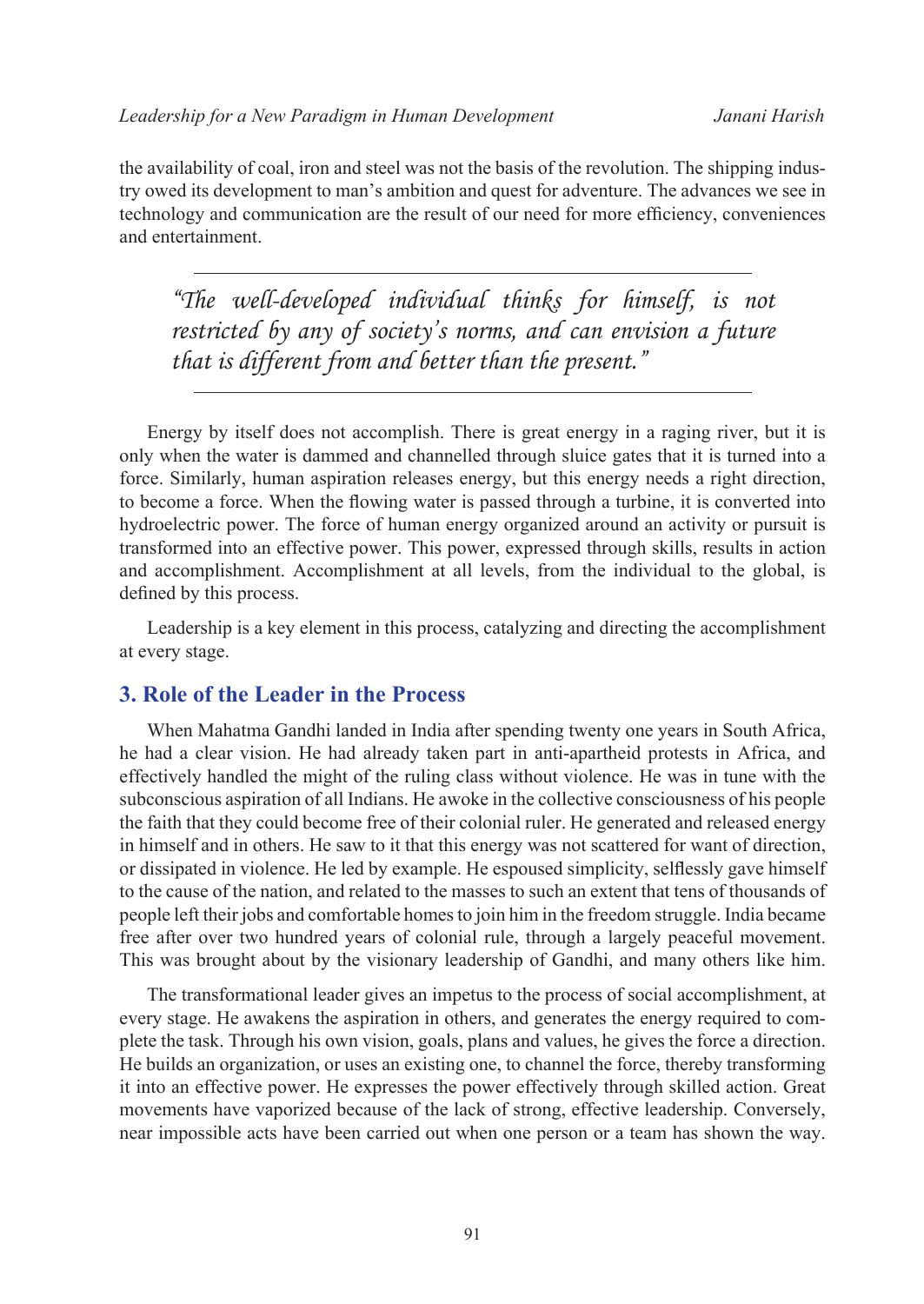Alexander Likhotal, President of Green Cross International and Director, WUC, underlined the importance of leadership when he quoted Napoleon's words, "An army of sheep, led by a lion, is better than an army of lions, led by a sheep." As Likhotal put it, the leader uncorks the future.

# **4. Leadership and Individuality**

*Individual Accomplishment, Growth and the Character of Life* was the topic of an earlier WAAS and WUC course in August 2014. This course, now available online\*, described individuality as the acme of human development. The well-developed individual thinks for himself, is not restricted by any of society's norms, and can envision a future that is different from and better than the present. For anyone to become a leader, he has to be a formed individual. One who follows the herd and dares not to question the status quo is not qualified to lead. Uncorking the future can only be done by someone not limited by the present, he has to think beyond what everyone else sees, believes and considers possible.

Had the leader of the Protestant Reformation Martin Luther gone about his work and life without questioning the prevailing thoughts, he would not have come up with even a single thesis. Had he been awed by the might of the Pope and the Catholic Church, he would have considered his 95 Theses pointless, and abandoned the idea before he reached the door of All Saints' Church in Wittenberg. Without calculating the odds against him, and with deep conviction in his ideas, Luther acted. He was strong, courageous, open minded, intelligent, responsible, farseeing, and creative – a formed individual. Leaders with well-developed individuality shape history and lead us into the future.

# **5. Leader as a Product of Social Forces**

The leader is the mountain peak. His position rests on every rock and stone beneath, and is shaped by every current of wind and water that flows past. The social context determines the leader. Without taking away any of the talent and hard work of the tech entrepreneurs, it can be safely said that the incubatory atmosphere of Silicon Valley has played a key role in creating and nurturing many ventures. Steve Jobs, founder of Apple Inc., lived among engineers working in the integrated circuit chip and telecom industry, near Palo Alto Research Center, seeing start-ups taking off in garages nearby. He was a revolutionary product of the hippy generation sharing the prevailing aspiration to boldly change the world. The man who went on to become CEO of Apple Inc. manifested in his company and its products that creativity and originality that defined his own life, which in turn were a result of the place and period he grew up in. Social undercurrents of the times influence all people, leaders included.

*Danke Gorbi*, the Germans wrote on the Berlin Wall, thanking Mikhail Gorbachev on behalf of the whole world, for lifting the Iron Curtain, ending the Cold War, and defusing the nuclear warlike situation in 1989. The man who is hailed as the hero who liberated East Europe and brought world peace was, as a youth, an ardent admirer of Stalin. When Stalin was in power, he was worshipped by the masses. Gorbachev who was an idealistic youth, joined

<sup>\*</sup> See <http://www.worldacademy.org/courses/course-1/individual-accomplishment-growth-and-character-life>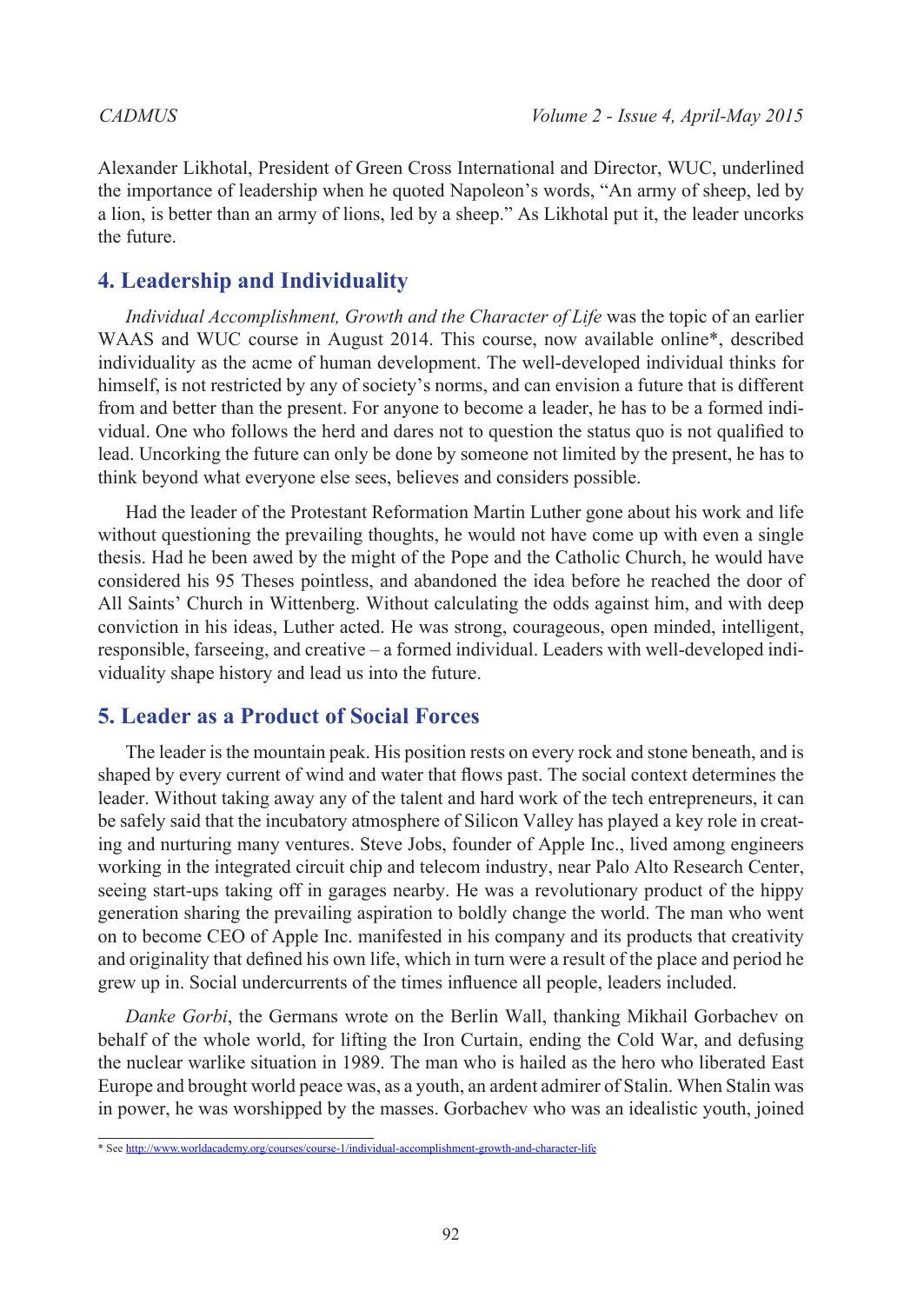the Communist Party and shared the sentiment so prevalent at the time. After the death of Stalin in 1953, when Khrushchev came to power and denounced Stalin, it was a shock to all. The persecution and purges perpetuated by Stalin came to light. Following the disillusionment that resulted from that was the Hungarian Revolution in 1956. That, and the Prague Spring in 1968 headed by the Czech leader Alexander Dubček, brought to light the true state of affairs. People aspired for freedom, they wanted greater rights, to choose for themselves, to express themselves. But the Soviet tanks were sent to crush all expres-

*"One who finds exhilarating a situation that most others would find overwhelming is cut out to be a leader."*

sion of freedom, and communism in its current form appeared to Gorbachev in a new light. He had admired Dubček's reforms of liberalization in Czechoslovakia. These social and political changes that Gorbachev lived through explain the ideology and value system that he eventually adopted. When, as the President of the USSR, he initiated his policies of restructuring and openness, he was asked by a reporter what was the difference between the Prague Spring and his initiatives. Gorbachev replied, 19 years.

Social movements create and shape the leader, and the leader then goes on to shape society and lead it into the future.

### **6. Converting Challenges into Opportunities**

Božo Kovačević, former Ambassador Extraordinary and Plenipotentiary of the Republic of Croatia to Russian Federation and co-founder of Croatian Social-Liberal Party, explored in detail the various challenges and paradoxes we face. Everyone is influenced by social forces. But challenges set the leaders apart from the rest. The very response that a leader gives to an unfavourable situation is inspirational. During World War II, when the rest of Europe was lost, America still remained neutral, and the British found themselves all alone against the Nazis, Churchill told his ministers, "Gentlemen, we are alone. For myself, I find it extremely exhilarating." One who finds exhilarating a situation that most others would find overwhelming is cut out to be a leader. Crises have made men and women rise to the occasion, and not only overcome the problem but convert them into great opportunities.

Kovačević's position that the existing leadership is unsatisfactory is echoed in the book by the American businessman Lee Iacocca, *Where Have All the Leaders Gone?* Iacocca was CEO of the American automobile manufacturer, Chrysler, a leader of amazing capacities. In 1979, Chrysler was in dire financial straits and experts unanimously wrote it off. The company brought in Iacocca in desperation. Iacocca took over as CEO, and what he saw in the company left him seeing double! The plants were plagued with problems, the less serious of which were absenteeism and disputes among employees. There was no discipline of any type. The problems seriously affected the efficiency of the company's operations and the quality of its cars. Chrysler had 100,000 unsold cars valued at \$600 million that were poorly made and deteriorating, a dissatisfied and alienated customer base, enormous overheads, and declining sales that were generating millions in losses every day. Chrysler ran out of cash—it came down to its last \$1 million at a time when daily expenses were \$50 million.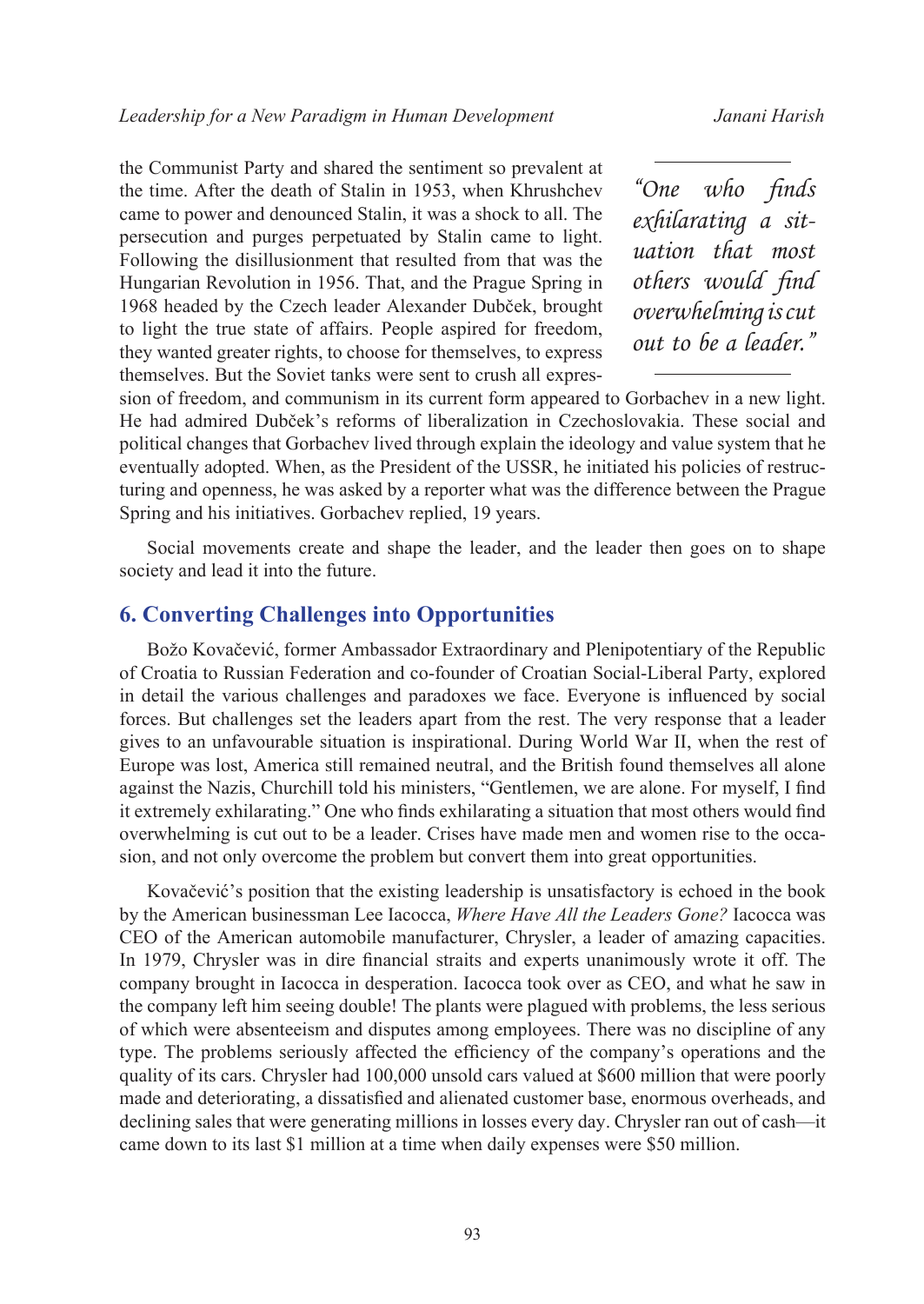Iacocca set to work, first installing simple discipline. He fired 33 of the company's 35 vice-presidents who were not adding value to the company but doing the opposite. He removed layers of dead habits, vested interests, outmoded strategies, and inertia. He allowed long-suppressed ideas, energies and talents to rise to the surface. As a result of Iacocca's strategies, in five years, Chrysler moved from a loss of \$3.3 billion to a profit of \$3.3 billion – more money than it had earned in the previous fifty nine years in business. The company and its components were the same, but the leadership was able to inspire and bring about a paradigm change. Iacocca describes just what he did at Chrysler, when he says, "In times of great stress or adversity, it's always best to keep busy, to plough your anger and your energy into something positive."

*"It is the response that is given to the problem that determines whether the conflict overpowers and defeats one, or elevates all."*

Interestingly, Iacocca had earlier served as president at Ford, but he could not and did not do there what he did at Chrysler. Because the obstacles were so great and the pressure so intense, he was spurred to excel himself. This explains the appearance of great men and women, at the right place and time, during all epochal times in the past. Every freedom struggle has its leaders, every war its heroes. All revolutions – military, political, social, intellectual, artistic, religious, and now online – see the very people who are needed come to the forefront and take up positions. As if by coincidence, during times of peace and normalcy, these giants are nowhere in sight. The American independence movement saw the rise of George Washington, Benjamin Franklin and Thomas Jefferson among others. Franklin Roosevelt, Winston Churchill and Joseph Stalin came together to win World War II. Abraham Lincoln appeared to abolish slavery in the US, Nelson Mandela saw the end of Apartheid. The US has not seen a Washington or Lincoln in recent times, Britain has not had another leader of the stature of Churchill since it won the War. There is a correlation between challenging situations and the rise of leaders. Talent and potential are present in many people in all generations. But normalcy is not conducive for the expression of extraordinary capacities. Challenging times awaken the dormant capacities in the capable. They motivate and pressurize people, necessitate resourcefulness, and supply the strength needed. Outstanding leaders are those individuals who can apply the principle used in martial arts of using the momentum of the attack and turning it against the attacker, and convert a challenge into an opportunity.

Contradictions can become complements. Bohdan Hawrylyshyn, President, Foundation Vidrodgenia and Founder, Bohdan Hawrylyshyn Charitable Foundation, while describing the work done in his Charitable Foundation during his lecture, emphasized the importance of knowing and respecting other cultures. The differences in cultures are a source of creativity in relations. It is only the friction that creates the spark. A voltage differential is needed for current to flow. The difference between individuals, organizations, societies and cultures provides this voltage differential. When cultures come into contact with each other, the difference is creative. It can be creative of conflicts, or it can be creative of peace and progress.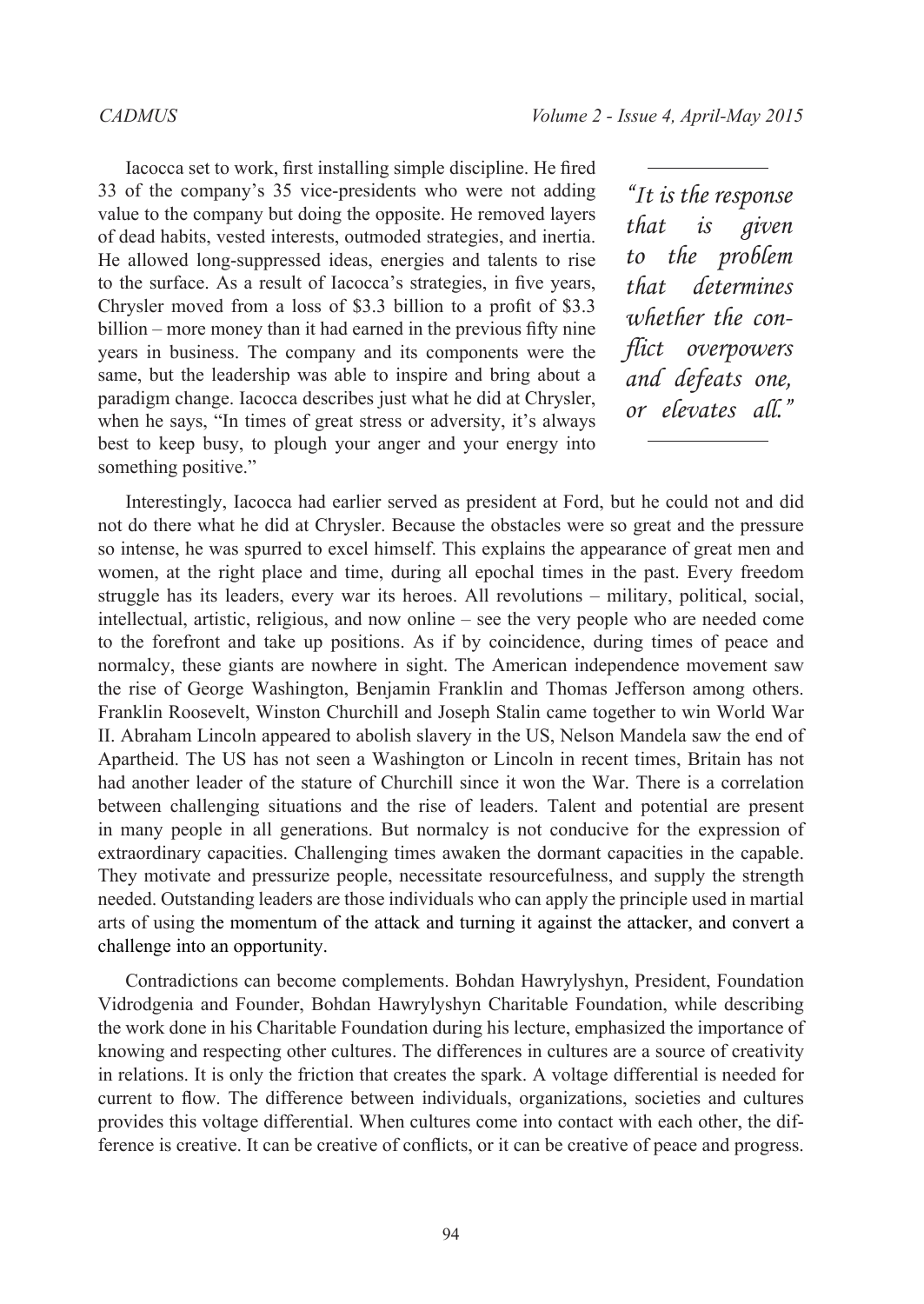The leader uses this difference dynamically, for positive creativity. Every conflict has the potential to yield positive results. It is the response that is given to the problem that determines whether the conflict overpowers and defeats one, or elevates all. The leader gives the right response to the challenge, channels the energy that arises from the contradiction, and converts it into a complement.

### **7. Vision**

Winston Nagan, Professor of Law, University of Florida and Director, WUC, commenced his lecture with the Socratic principle 'Know Thyself' that every effective leader should follow. He should have a clear idea of what he has set out to achieve, a vision. He identifies the subconscious aspirations and values seeking to emerge, identifies with and gives expression to them. Abraham Lincoln, Jean Monnet and Steve Jobs, men who lived at different periods and worked in vastly different fields all had this vision, and it was their vision that led to the successful fruition of their ideas. The 'United' in today's 'United States of America' was Lincoln's doing. He wanted to abolish slavery and unite the north and the south of the country that were divided over the issue. The Father of the European Union, Jean Monnet, is credited by John Kennedy to have moved Europe closer to unity in less than twenty years than it had done before in a thousand. When the hostilities of World War II had still not subsided, Monnet began to work for a united Europe. Steve Jobs of the consumer electronics company Apple Inc. developed products for which people discovered uses afterwards!

Colleagues humorously called Jobs' persuasiveness a *'reality distortion field'*. His arguments seemed to defy logic, his demands were unreasonable. But every time he bent reality and managed what he set out to accomplish. At a time when the personal computer was hardly personal and was meant only for businesses, Jobs set about giving it a character. He clearly saw the power of its functionality, but sensed that people still looked upon it only as a very powerful and somewhat intimidating machine. He made it appear friendly, colourful, aesthetic and entertaining, and publicized it as a tool that could serve everyone. He created a portable digital player, the iPod, that could store hundreds of songs and be easy to use. When the public saw it, they decided that it was what they needed. Jobs had known it already! He repeated the same success several times, creating new industries, or raising the standards in existing ones. What looked to others a reality distortion field was the vision of the future to Jobs. When he needed Gorilla Glass for his smartphones, he approached glass manufacturer Corning Glass and told the CEO Wendell Weeks what he needed in six months. Corning Glass had developed that glass in the 1960s, but had quit making it since. Weeks informed Jobs that it was not possible to supply the required quantity within the time. Jobs, whose knowledge of chemistry and glass manufacturing was hardly a match for the CEO of the glass company, told Weeks, 'Don't be afraid. You can do it. Get your mind around it.' To the surprise of Weeks himself, a Corning plant was converted almost overnight to make the glass, and the product delivered in less than six months! Jobs had dreamed boldly, a character of outstanding leaders, as Philip Koenig, Co-Founder & Vice-President of Praneo, a collaborative enterprise serving individuals and organizations, said in his talk on social insight and future vision. The leader goes beyond the conventional wisdom of the times and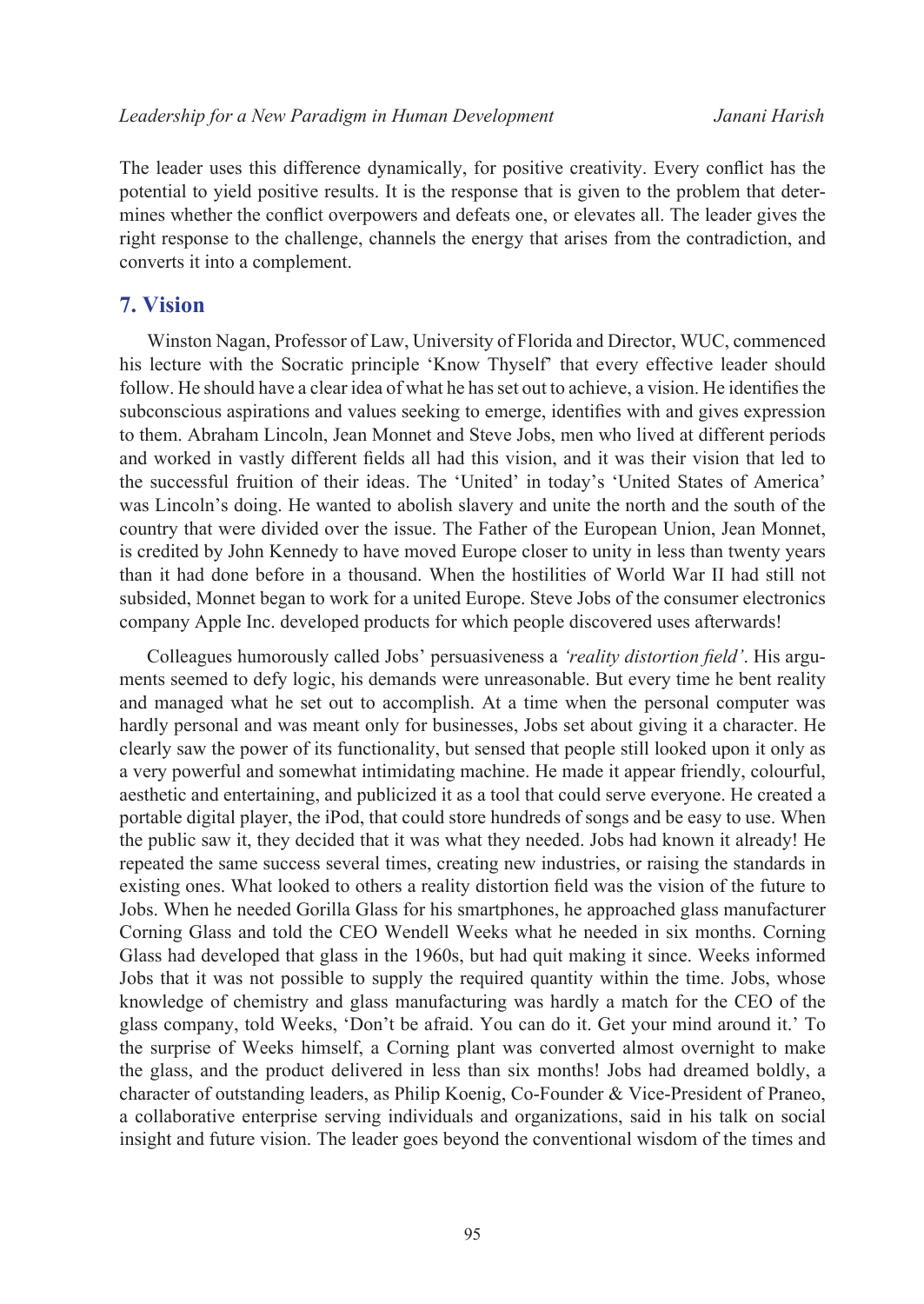dreams boldly. Then he does everything he can to bring his dreams to life, even any obstacle is taken as more positive energy for the dreams. He identifies with and gives expression to the unexpressed subconscious aspirations and values seeking to emerge. He knows that the unrealized is not unrealizable.

## **8. The Power of Values**

Stories of all great men and women, successful organizations and societies have an element in common – positive values. A value is a high principle or an ideal of conduct. It is an internalized discipline. It provides an internal reference point to an individual or a group, for what is right, good and important. External challenges reveal latent capacities in us and motivate us to rise higher. Whereas a challenge is a compulsion of outer circumstances, values are voluntarily adopted.

Paradigm change does not simply imply getting somewhere else, but moving in the right direction and the right values are critical to this process. As Albert Einstein said, we cannot solve our problems with the same thinking we used when we created them. Transformational leadership for a new paradigm involves an evolutionary change in values.

One with a very high level of responsibility and self-restraint, two essential values of a transformational leader, was George Washington. Washington was indifferent to personal safety, and took responsibility for his country, its every state, and even every soldier who fought for its freedom. This needed patriotism, self-sacrifice, and an incredible store of strength. But what made him the first president of the independent country was his ability to restrain himself, even under pressing circumstances.

Abraham Lincoln said later, 'If you want to test a man's character, give him power'. Washington had the power. He led the continental army against the British in America, and had all the military power there was to be had. But when he wanted money for his army, he waited for the US Congress to sanction it. When his soldiers were hungry, cold and ill, he did not demand or take what he most urgently needed. He never once overruled the Congress or acted arbitrarily. He sought to establish a democracy in the US, where the military would serve under the elected government, and not override it. This great self-restraint that he expressed under trying conditions, even when his army was starving in winter, convinced everyone that he was a man they could trust with supreme power. After the country became free of foreign rule, the Americans did not want any more authoritarianism, even if it was only domestic. They were even reluctant to forge a central government, having got rid of a foreign monarch, they did not want another home grown one. Only one who would not misuse power would be acceptable. They had seen that the one man who could be absolutely trusted with power, regardless of the circumstances, was George Washington. So they unanimously elected him the President of USA twice, and would have done so again had he not refused the post the third time.

Physical skills direct physical energy in an organized way to generate precise movements that result in high performance and successful acts. Similarly, values harness, direct and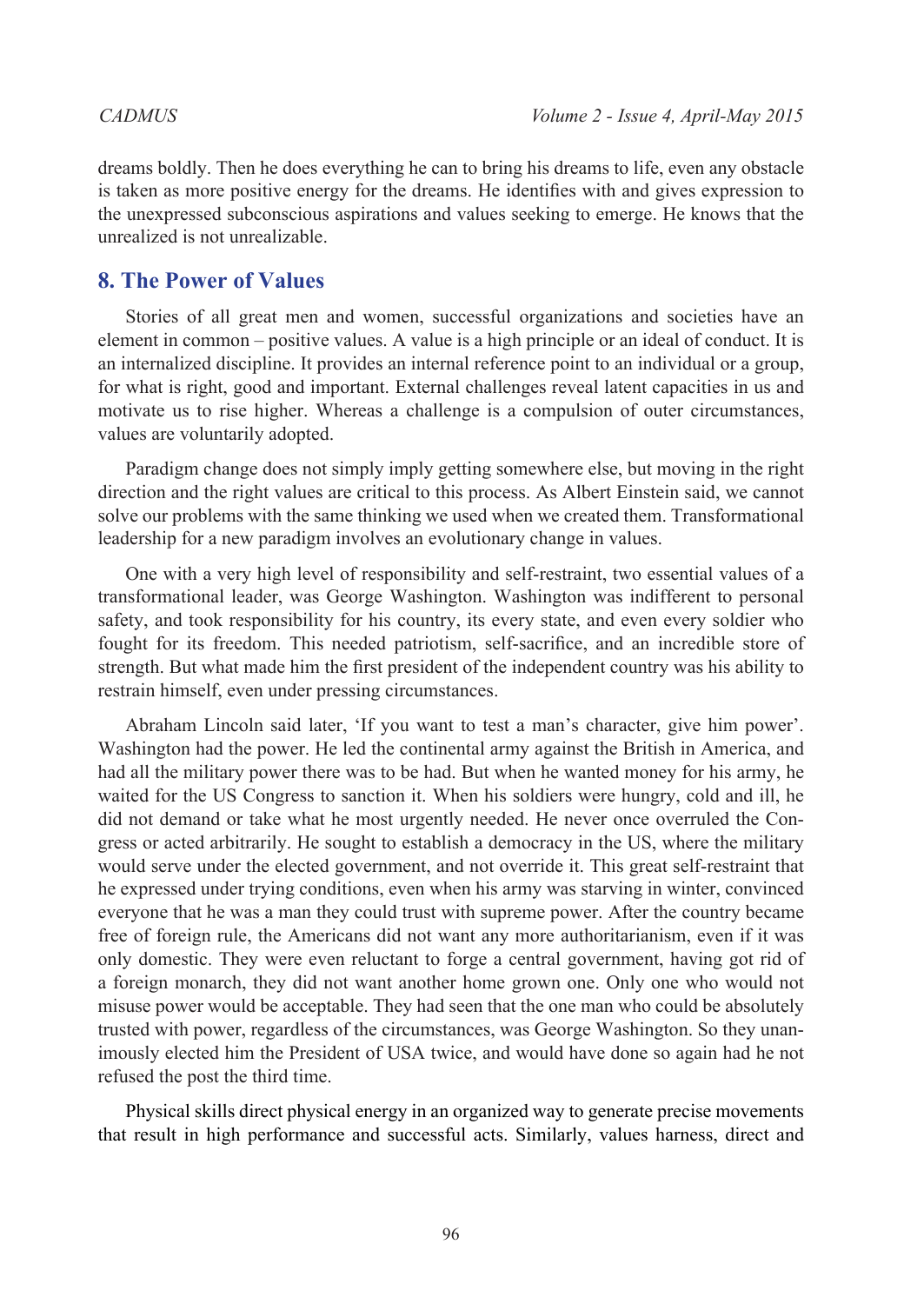channel psychological energy to generate remarkable results in personal and social life. Successful individuals and organizations are marked by their values. Values motivate one to excel oneself, otherwise we would be satisfied with things as they are. When we set a high standard for ourselves, we achieve it, or at least excel ourselves in the attempt. The quality of the values and the intensity of our commitment to them determine the level of accomplishment. Transformational leaders bring about a change in values, in themselves, in others, in organizations and societies.

*"The transformational leader does not hold all the reins, but empowers others."*

### **9. The Role of Organization**

When humans and human activity are added together, the result does not follow a linear progression but grows exponentially in complexity. The whole is greater than the sum of its parts, as Aristotle said. Organization is central to human accomplishment. Not all the raging river water can produce one watt of electricity if it is not dammed, channelled through sluice gates and through the turbine. A leader, regardless of his individual capacity, depends on an organization to fulfil his vision.

As society evolves, organizations evolve too. We see a gradual change, sometimes smooth and rapid, sometimes through struggle, from autocratic to democratic, participative forms. Pierre Antoine Barraillé, Consultant and President of Praneo, in his talk about organizations called for a rise in the level of consciousness, in order to improve organizations and achieve a paradigm shift.

Ego-centric organizations consist of leaders and followers who think only of themselves, and the focus is inevitably on survival and the short term. Competition exists at all levels. A step higher is the social-centric setup where one moves from the self to thinking about those around. Collaboration replaces competition. A still higher level is global-centric, where one thinks of the long term and of the whole world. Collaboration is enhanced by compassion, and the rise in level enhances the quality of life and effectivity of all.

The person at the top of the pyramid no longer takes all the decisions, everyone takes decisions and is responsible. This participation releases great energy. As the organization model becomes decentralized and changes from the collective serving the leader to the leader serving the collective, organizations become more dynamic, innovative and creative. Leadership is distributed lower down the organization till everyone becomes a self-guided leader in some measure. In such evolutionary organizations, instances of which we already see in companies like Google Inc., the leader's role is more to initiate and create space for others. There is a shift in the position of power.

### **10. The Power Equation**

Of the three temptations which the devil offered Christ in the desert, wealth, power and glory, the true leader is free. Power is perhaps the most alluring of the three. Traditionally, power rested at the top of the pyramid. Teachers imparted knowledge in a one-way approach.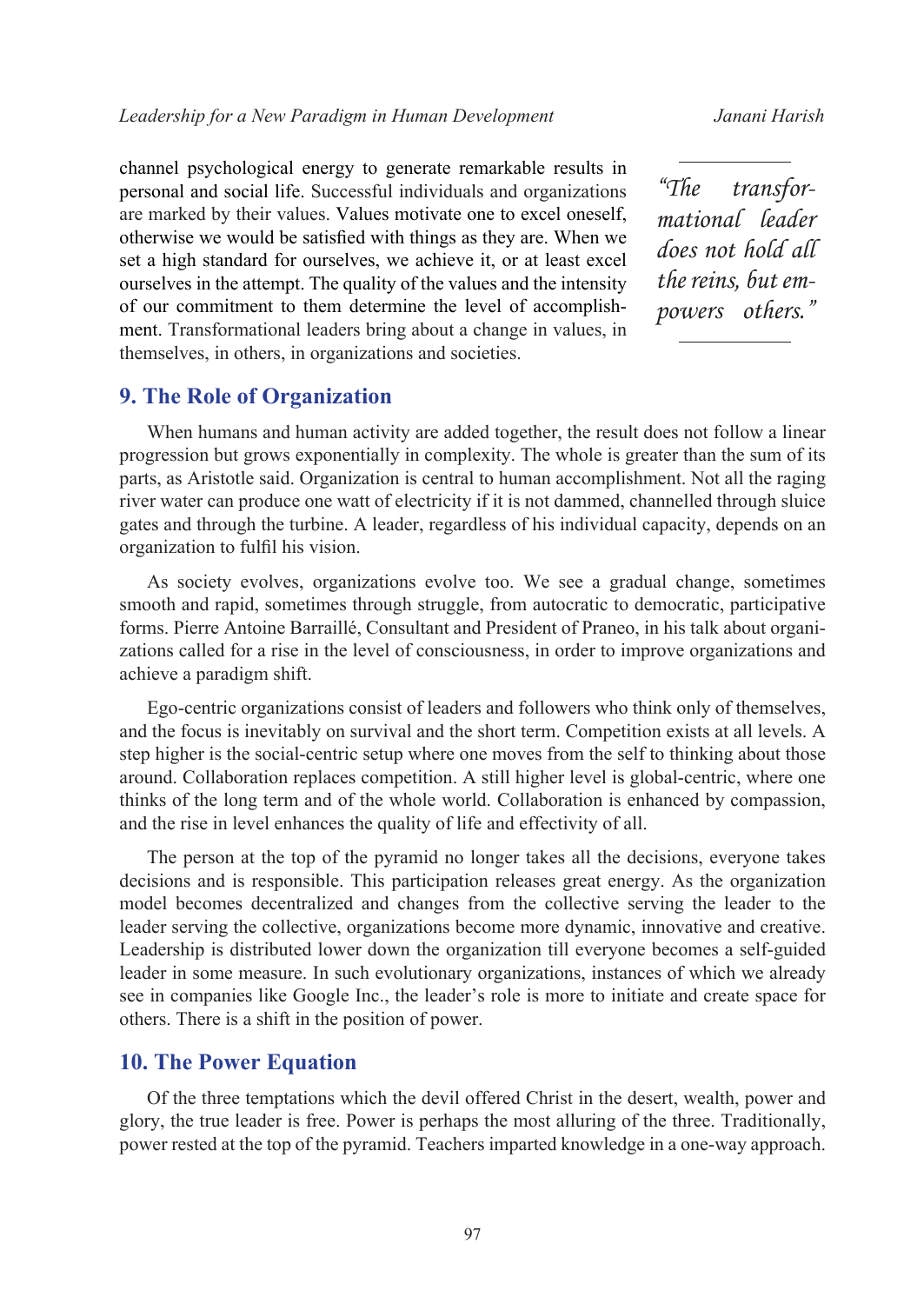Rulers unilaterally decided the fate of countries. The Church dictated the rules of religion. Top-down organizations concentrated most of the power in the hands of a few. A paradigm change has to change the way power is distributed and wielded. The transformational leader does not hold all the reins, but empowers others.

A study of all great leaders shows that they never sought the top post. They followed their ideals, power gravitated towards them. Gandhi sought independence for India, he did not care for a political post. Abraham Lincoln's ambition was not the presidency of the USA. Jean Monnet initiated the process that resulted in the European Union, but he never held a high official position. Gorbachev said that if anybody within the Communist Party had objected, he would not have taken the top post. His primary goal was to revive the Soviet economy and reform its political and social structure. He was the first man in Russian history to have left the Kremlin without clinging to power. Every reform he initiated came at the cost of his own power, but he went on determinedly, till he finally declared his own office extinct, and in the process, liberated many peoples.

Mandela was a great leader who ended Apartheid in South Africa, what made him greater was the complete absence of any vindictiveness when he came to power. There was no resentment for the twenty seven years he was made to spend in prison, or anger at the unfairness of the old system. He ensured that the transition from apartheid to unity was without retribution and civil war. He ensured reconciliation and integration in society. His sentiments, "It is better to lead from behind and to put others in front, especially when you celebrate victory when nice things occur. You take the front line when there is danger," can belong only to a truly great leader.

### **11. Character of the Transformational Leader**

The sparkling gemstone gets its sparkle from its many facets. The Leadership Course lectures and the panel discussion that followed each lecture identified different characteristics that form the many facets of transformational leadership. In order to facilitate the emergence of effective transformational leaders at all levels of society, we need to understand the character of the transformational leader, and the process that creates and nurtures leadership.

In his presentation, Alberto Zucconi, President, Person-Centered Approach Institute, Italy and Secretary General, WUC, called empathy one of the basic elements of the mind of the great leader. Leaders are people-centered, they are in touch with others. They recognize others' intrinsic worth, and respect and appreciate them. They are generous, taking pleasure in empowering and serving others. They get real satisfaction not from being in control, but in seeing the success of others. They feel love and compassion for all. Just as teachers know that they learn more by teaching, true leaders know that they grow by giving. They create other leaders. They listen to others. When Franklin Roosevelt was President of USA, the White House received between 5000 and 8000 letters a day. Members of the public felt connected to him and his wife, Eleanor Roosevelt. It was said of Roosevelt that in order to defuse a situation, whereas the previous president Herbert Hoover sent the army, Roosevelt sent his wife. The first couple were so in touch with the people. He began his radio program Fireside Chats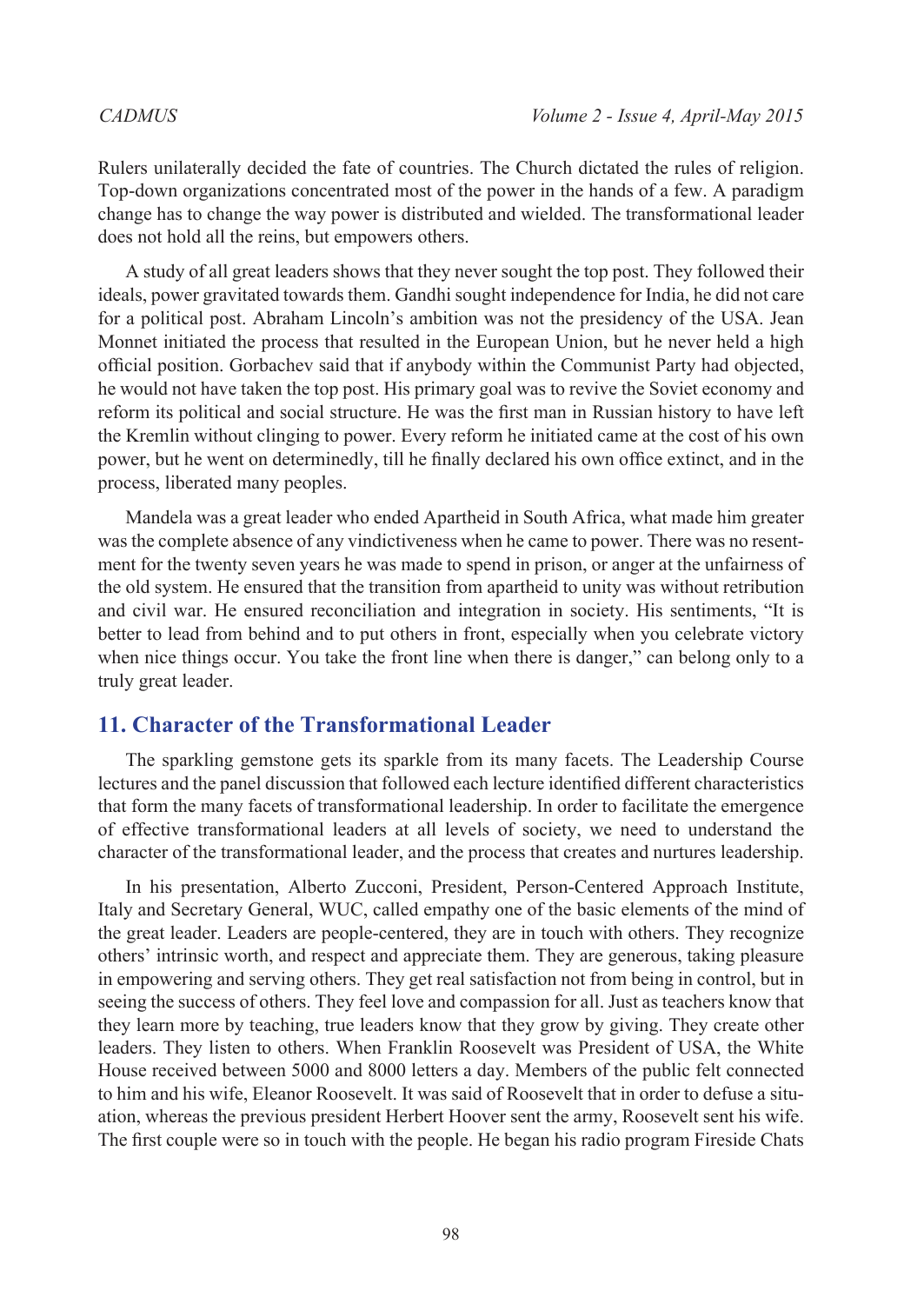with the greeting, 'My friends'. One factory worker rushed home after work, explaining that he did not want to miss Roosevelt on radio. He said, "When the president takes the time to talk to me, the least I can do is listen!"

Apart from factual knowledge, effective leaders need emotional and social intelligence. They need to be able to recognize emotions, both in themselves and in others. They communicate well with others, and enjoy good relationships. They are able to get others to cooperate with them. They do not see in black and white. They are aware that there are times when the lesser evil has to be accepted in order to overcome the greater evil, a smaller good must be sacrificed for the greater good. They anticipate, prepare for and handle change. Leaders need to take risks.

Using the analogy of a captain of a ship, Donato Kiniger-Passigli, Head, Fragile States and Disaster Response Group, International Labour Office, analysed the many aspects of effective decision-making which is a key element of transformational leadership. In order to take right decisions, the leader needs to think i) strategically, and have a clear vision of what is and what needs to be done, ii) tactically, and know how the thing should be done, and iii) operationally, and execute the task. An aerial view, or a higher perspective, must be combined with a hands-on view or problem solving attitude, for effective decision-making.

Great leaders are people of immense courage. Physical courage that is required to face the enemy army is clear. It is courage of another type to break away from the norm and try out a new idea in science, art, writing or public policy. Winston Churchill said that courage is what it takes to stand up and speak; courage is also what it takes to sit down and listen. When the powerful Church says the earth is at the center of the universe, it takes courage to think of another possibility, and profess it. When the Second World War has just concluded, it takes courage to propose a collaboration with Germany, treating it as an equal. Finland has initiated a radical change in its education. Schools will do away with different academic subjects, and teach broad trans-disciplinary topics that touch upon all subjects. Instead of geography, history, political science and economics, students will learn the topic of the European Union, and all the subjects will be covered within the context of the EU, in an integrated way. It is courage again when a country with the top international test scores breaks away from a centuries-old model and embarks on a new course.

Visionary leaders are people of great conviction. During the Space Race with the USSR, John Kennedy announced that the Americans would put a man on the moon within a decade. When he made the commitment, the technology to land on the moon was not developed, nor yet the technology to return safely to earth. The costs involved were enormous. Still, his passion fired the project and NASA was able to send Neil Armstrong to moon and back within the decade. Great leadership needs passion. When the German Luftwaffe pounded Britain during World War II, the Nazis expected the island nation to surrender in six weeks. But after three months, they gave up in spite of the fact that they heavily outnumbered Britain in aircraft and experienced pilots. They had not reckoned with the amazing psychological determination of Britain and its leader Churchill who declared, "We shall never surrender." This deep conviction appealed to the depths of the English people. He said he had nothing to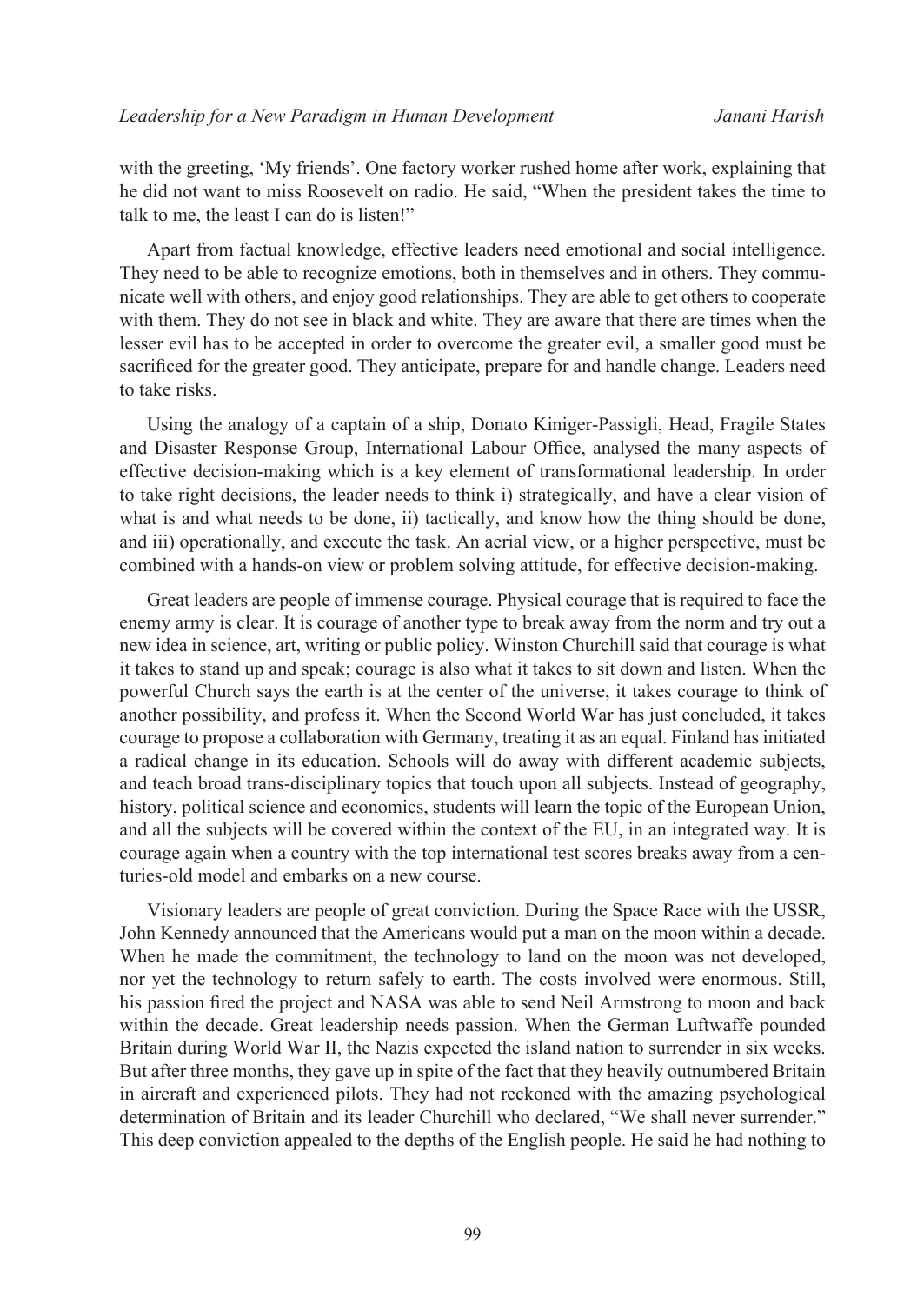offer but blood, toil, tears and sweat, and every one of his countrymen was willing to follow him and offer the same. In the face of such passionate resistance, the opponent has no choice but to give up.

Passion is necessary, but by itself is not adequate. History recounts a large number of people who had a clear idea of what they wanted, and wanted it with great passion, but the world would have been better off without such qualities in them. Hitler, Mussolini and Stalin were a few who were clear about what they wanted... So, no matter how far and how clearly one sees, if one is looking in the wrong direction, one leads society to the past, not the future. The right direction is required. Ethics and values provide this direction. They are messengers from our subliminal greatnesss that direct our steps towards wholesome progress.

All of us think, or so we think. Many of our opinions are borrowed from others, social norms set the limits and we stay safely within those boundaries, even at the level of thought. But transformational leaders really think – freshly, critically and creatively. They see the patterns that repeat in societies, the trends that evolve, they see problems beforehand. And then, they also transcend thinking and act on inspiration that is based neither on past experience nor on information. Franklin Roosevelt said that the economics he learnt at Harvard was not what he relied on when he went on national radio and told the people that there was nothing to fear but fear itself, and resolved the national banking crisis.

True leaders lead by example. There is a story about an Indian woman who sought Gandhi's help to make her son stop eating too much sugar. The small boy loved sugar, and no matter how much his mother scolded him, he would not stop. She hoped that he would heed Gandhi's words if not her own, and brought him to meet the leader. Gandhi asked her to return with the boy in two weeks. The lady obediently left, and returned in the said time. Gandhi then told her son that too much sugar is not good for health, and so he should stop eating it. The boy agreed, but the puzzled mother asked Gandhi why he had asked for two weeks' time before advising the boy. Gandhi told her that two weeks back, he was eating sugar himself! The leader expects or asks nothing of the followers that he is not willing to do himself.

Harry Truman said that it is amazing what you can *accomplish* if you do not care who gets the *credit*. Of all the people involved, Gorbachev was one of the few who never took credit for the end of the Cold War! The real leader is humble. He uses the word "we" more than he uses "I". Jean Monnet was motivated by altruism when he worked to create a united Europe. He sought nothing for himself, and was quick to give others credit for anything that worked out well. At the end of World War I, out of gratitude for his work, the British wanted to knight him. When he received the insignia, he sent it back, saying he did not merit the honour. The British, not understanding his humility, believed Monnet thought he deserved a higher award, so they promoted him to Knight Commander of the British Empire! Egolessness is a sure sign of a truly great leader.

András László, Founding President and CEO, GlobalVisioning.net, began his presentation in a novel fashion, with a meditative silence, which in itself is an integral part of a great leader. There is great power in silence, self-restraint and small significant acts. Franklin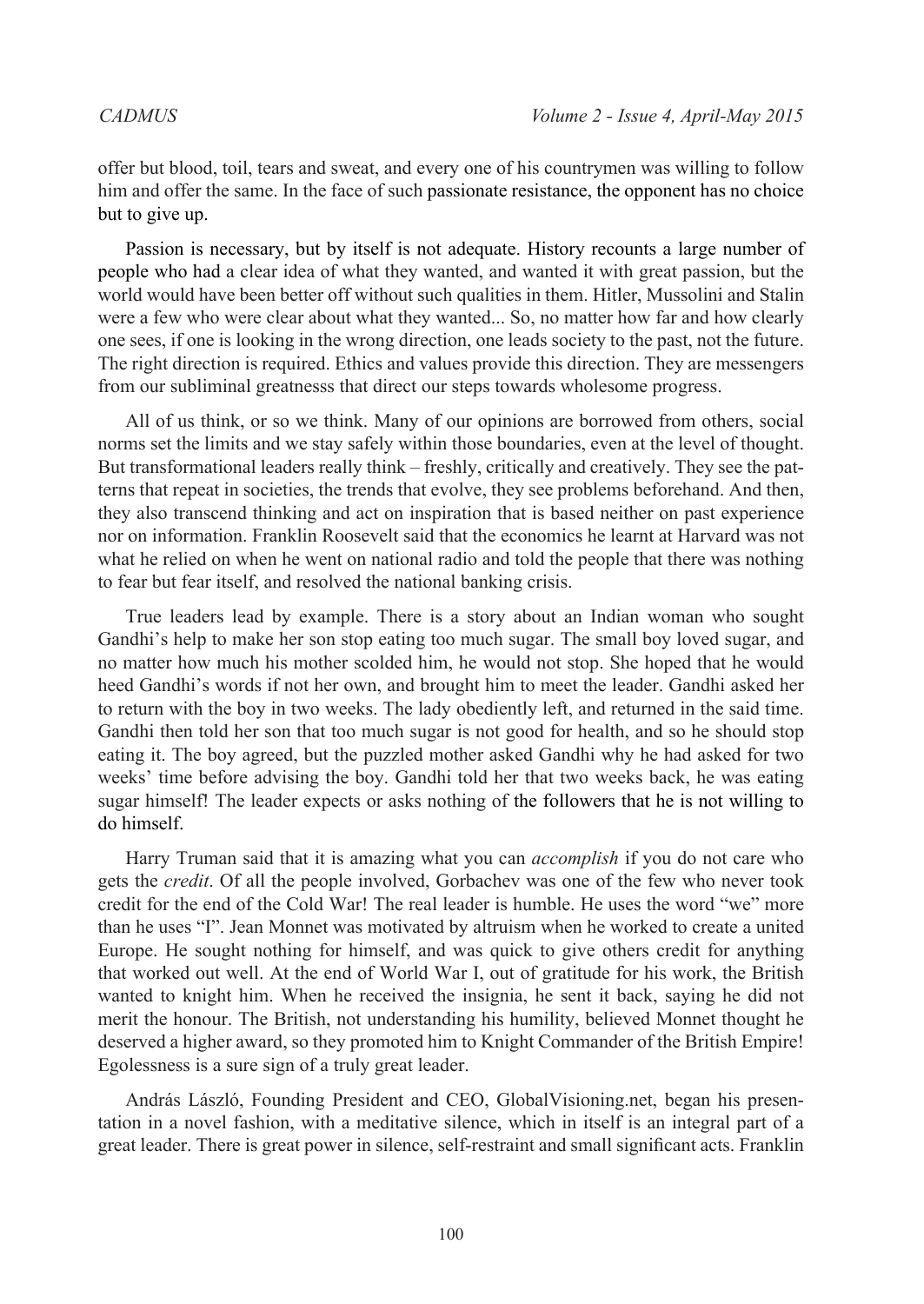Roosevelt remained preternaturally calm in the face of crises. He seemed in touch with the infinite. He never betrayed any nervousness when one upsetting news followed another before and during the Second World War. He confronted with equanimity the internal politics among his colleagues, the latest demand from Churchill for emergency aid, and the opposition at home to American involvement in the War.

One of the problems George Washington faced as a general fighting the American War of Independence was that the different states, in spite of being on the same side, did not always cooperate. Even as late as 1818, the colonial leader of Virginia John Randolph declared, 'When I speak of my country, I mean the Commonwealth of Virginia.' Sometimes the problem of the leader is not the hostility from outside but the fragmentation within. We have successfully cut up the earth and divided it amongst ourselves, on the basis of geography, ethnicity, language, religion, income level and so on. But we see more and more trans-border issues. When the sea level rises, it rises in South America just the same as in Asia. Religious fundamentalism and ethnic strife seem to be spreading regardless of national GDPs. Deforestation in Amazon rainforests leads to mountain snow melting in Nepal and flooding in India and Pakistan. On the positive side, any new development in any lab in the world reaches the markets all over the world. Ideas rapidly spread worldwide due to advanced telecommunications. An atrocity in any corner of the world is condemned, and sometimes even telecast live, worldwide. When a British newspaper reports that fishermen and sailors in the fishing boats in Thailand are treated badly, departmental stores in America and Europe threaten to stop procuring sea food from the country unless the conditions are improved. When a Pakistani girl insists that she will continue her education in spite of the threat of terrorists, the world comes to her support, and awards her the Nobel Prize. However, we continue to insist on our separateness.

An integrated view of the world and of all life that is absent from the majority can be seen in the leaders who have shaped and influenced the future of the world. Franklin Roosevelt saw that USA was not safe if Europe was not. Gorbachev understood the link between achieving international *détente* and domestic reform. Jean Monnet saw the possibility of cooperation and mutual benefit in the midst of hostility and conflicting purposes. He tied together the French and the larger European interest in ensuring peace and future security with the German interest in achieving political and economic rehabilitation. His proposals were a shock to many, but Monnet saw that to offer Germany equality with other European nations was essential for the common welfare.

Transformational leaders overcome dualistic thinking. They reconcile apparent opposites. Lee Iacocca tells the story of an engineer who worked with him at Chrysler. The engineer was a genius, but an argumentative and outspoken genius. For him the creative process was like hand-to-hand combat. He was not deferential or polite when he gave his opinion on another's idea. But he kept Iacocca on his toes, and the consequence was always an improved car design. Iacocca saw that, for the benefit of Chrysler's car, he could not afford to let his ego get in the way with the engineer. In business, politics or any other field, if the leader receives, or allows expression for only one point of view, his own point of view, then he needs to worry about the future. Lincoln never judged men by his like or dislike for them.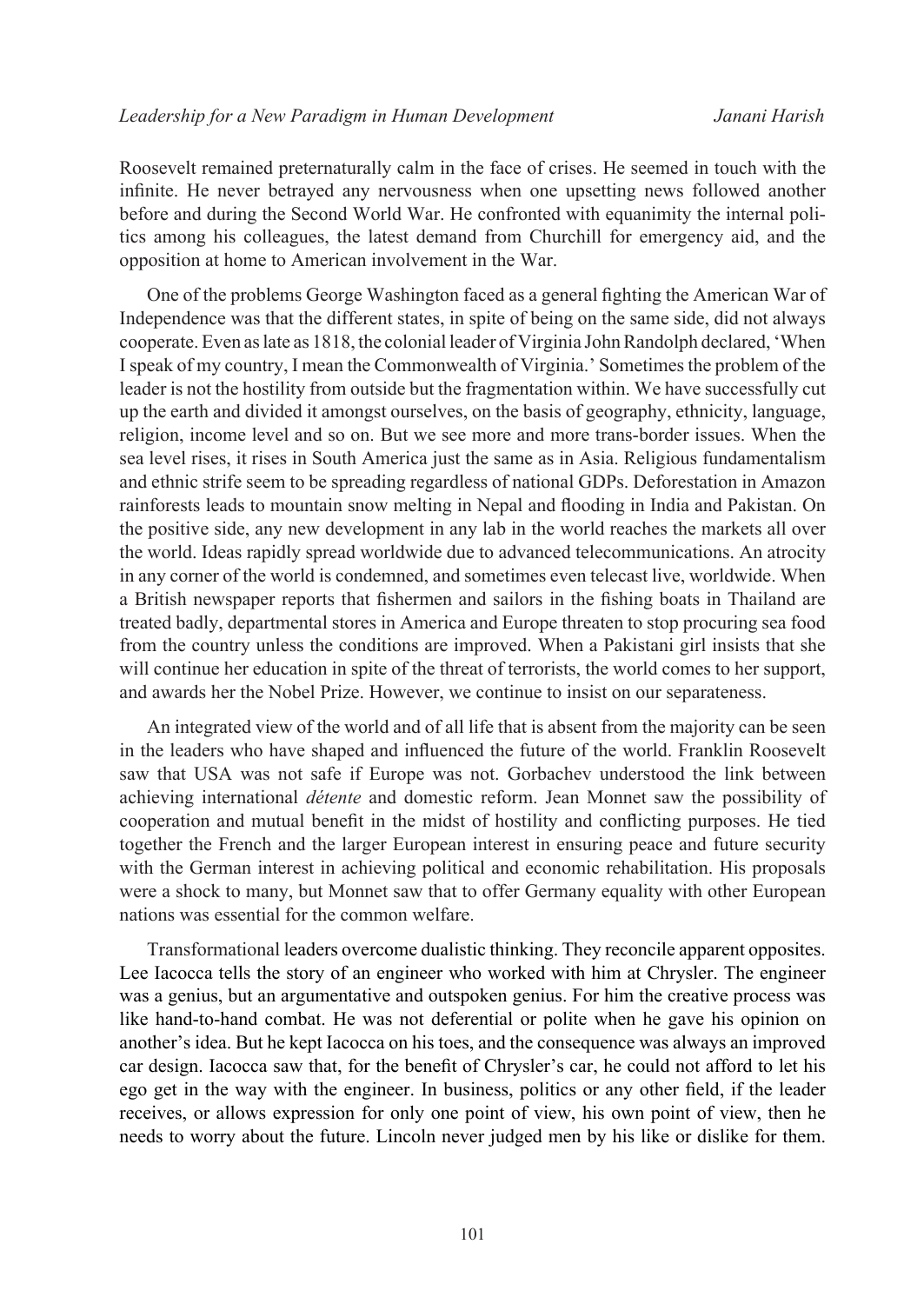If someone had quarrelled with him, but happened to be the fittest man for a position in the Cabinet, Lincoln would put him in the Cabinet just as soon as he would a friend. Churchill included in his War Cabinet, members of the opposition. He said, 'Let prewar feuds die. Let personal quarrels be forgotten' so that energy wasted previously in infighting could be channelled into winning the common war.

The true leader takes consciousness responsibility, that is, responsibility for something greater than himself, greater than the authority he has. Like Gorbachev took responsibility for humanity by ending the Cold War, regardless of what it cost him personally.

Garry Jacobs, Chief Executive Officer, WAAS and WUC, in his concluding remarks stated that a complete act meets three psychological conditions – clarity of knowledge and full mental decision; enthusiastic emotional endorsement; and skilled execution through positive attitudes. If a single element is missing – one decision, one positive attitude or one skill – the act remains incomplete. For it to achieve a result, it must meet all the minimum requirements. The complete act has the potential for instantaneous miraculousness. It harnesses the forces of life to achieve results far greater than expected. With the right decision, attitude and action, a little Dutch boy can plug a dyke with a hand and save a whole country from flooding as in the legend of Hans Brinker. A single man can remove one brick and bring down the wall between the East and West as Gorbachev did. The transformational leader is one capable of performing a complete act in every one of his endeavours.

### **12. Educating Transformational Leaders**

Sasa Kozuharov, Deputy Chancellor of the University of Tourism and Management, Skopje, Macedonia, and Pierre Antoine Barraillé explored the field of education. It used to be joked that our education has not changed much since the middle ages. If a physician from the  $12<sup>th</sup>$  century were to enter a hospital today, he would faint. Whereas a teacher from that period would feel at home in today's classroom. But this joke is becoming more and more obsolete every year. 2012 was called the year of the MOOC, Massive Open Online Course. Today, though some call MOOC the missed opportunity for online collaboration, education is evolving along with the advancement in technology. Still, our education is nowhere near the desired goals. 10% of primary school-age children are not enrolled in school. Here, we are talking about 61 million of the world's future citizens. Between 2012 and 2015, 4 million teachers would have been needed to achieve universal primary education. The numbers look bleaker in higher education. 38% of all secondary school-age children are out of school, and 70% of tertiary school-age youth are not in college. These statistics cover only the gaps in quantity. Quality of education is a different issue altogether.

Standardized mass education will not produce transformational leaders needed for the future. Education that inculcates original thought, creativity, positive values and a view of the whole is needed. We need to educate entrepreneurship rather than employable skills, creative thinking rather than memorization, capacities for innovation rather than skills for production. We have enough gadgets to store data and process it. What we need are people who can see, empathise, think, discover and create. Apart from the academic subjects which are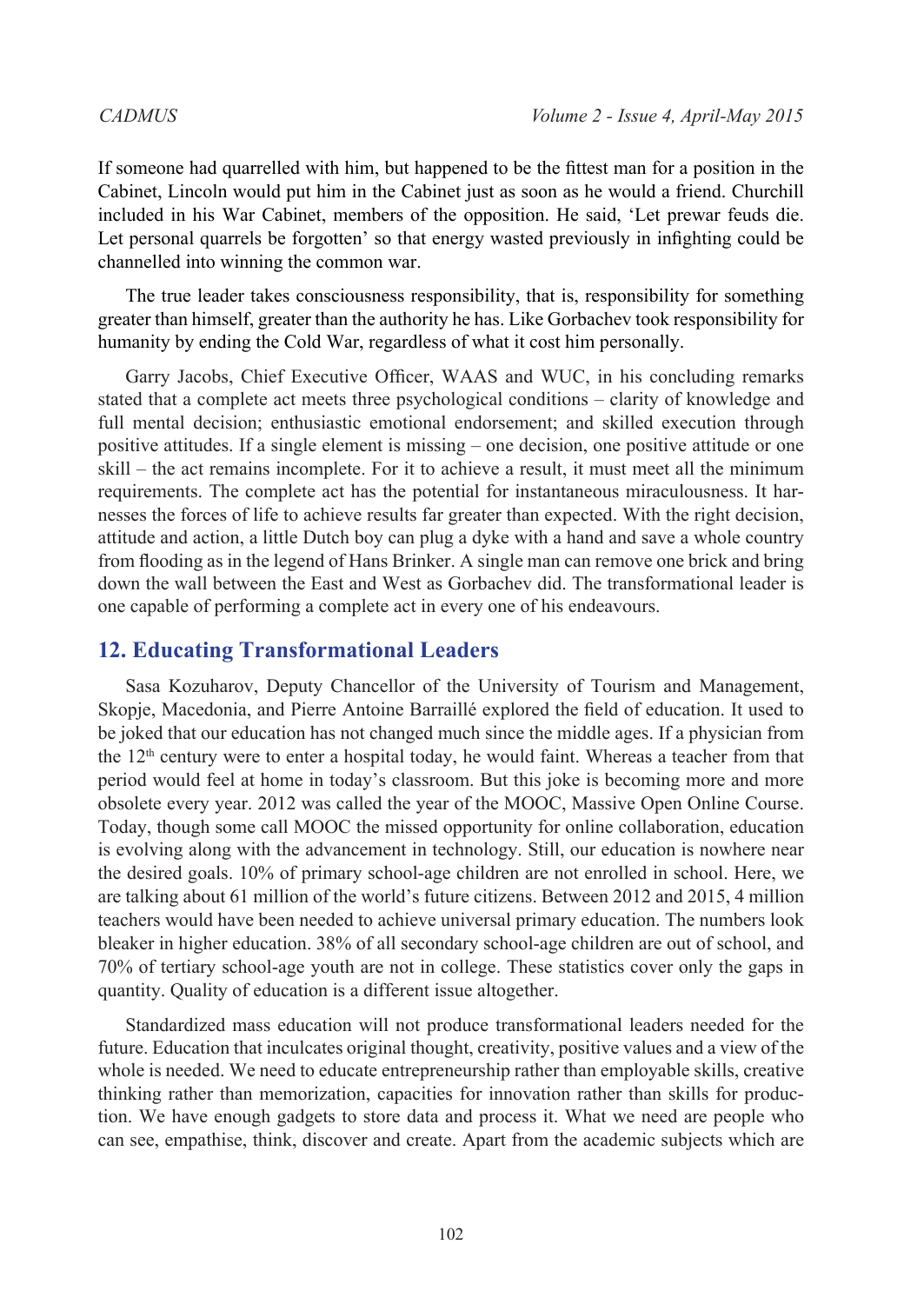undoubtedly of importance, the system should impart wisdom, responsibility, ethics, passion tempered by reason, tolerance and compassion.

*"To give expression to the subconscious aspirations of society that are striving to awaken and act as a catalyst for their realization is the essence of transformational leadership."*

Our educational institutions have served us remarkably well, they have created great men and women who have shaped history. But they need to evolve to meet our current and future needs. Those who graduate from our schools and colleges should have a clear understanding of the integration – of all living things in the ecosystem, of all academic disciplines, of all countries and economies, of all of life. This will ensure that we do not create leaders who manufacture 70,000 nuclear weapons that are guaranteed to destroy earth and perhaps the moon in addition. Instead of going to war, future generations will be able to turn contradictions into complements. Economic disparity may reduce and well-being may become more universal. Modernization will not erase culture, globalization will not cost the earth its future. In order to get there, we need a paradigm change in education.

### **13. Global Leadership**

Just as individuals can, organizations too can play the role of a leader. International organizations that transcend the nation state have the potential to take up global leadership, as Igor Kolman, Vice-chair, Croatian Committee on European Affairs, said in his lecture. These organizations have an integrated view of world issues and are better positioned to develop complete solutions. They have a huge knowledge base and the mechanisms developed for processing them are incredible. The opportunities are endless, all that is wanting is transformational leadership that will make these organizations take the lead.

The European Union has the potential to become a model and prototype for global governance. It can transform from a confederation and administration of nation states into a united community of peoples with a shared aspiration, vision and values – a wholesome whole. NATO can transform itself into a true instrument for global cooperative security rather than a security apparatus of a block of nations. The United Nations Organization has successfully prevented a third World War, but it can become more representative and democratic, and work to eliminate war of all proportions. A global New Deal is needed, as Tibor Tóth, Chief Executive Officer, Glocal E-Cubator, Austria said in his lecture.

Ask Google "how to solve the world's problems", and the search engine very optimistically gives 8,22,00,000 answers in half a minute. It is very heartening, but really, how many leaders, how many leading organizations seriously ask themselves the question, or have the answer? The World Academy of Art and Science, in formulating a New Paradigm for Human Development, is taking up an extremely ambitious project to address all critical issues facing